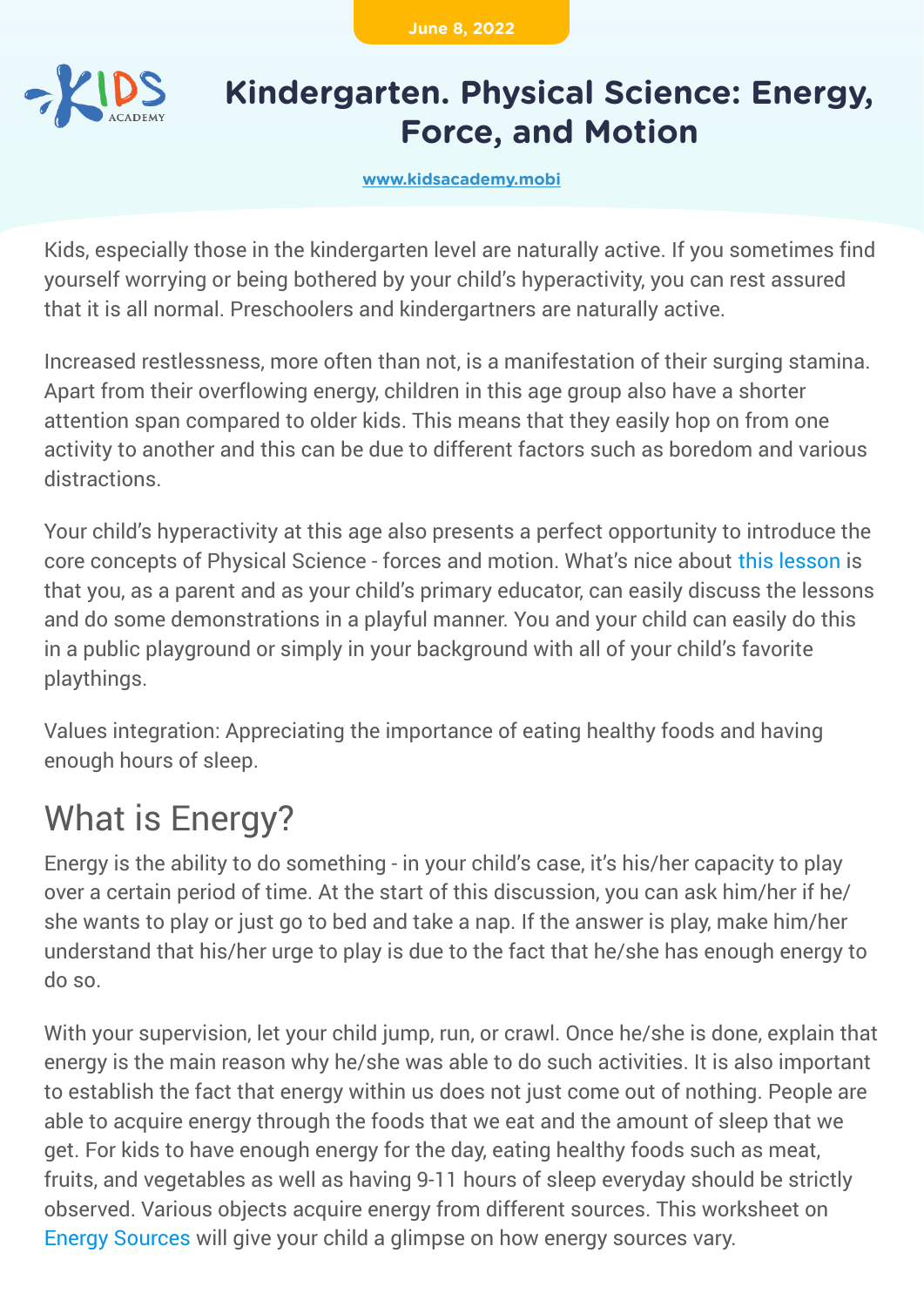

## Types of Energy: Potential vs Kinetic

Energy comes in various forms which include light, heat, mechanical, gravitational, sound, chemical, electrical, and even nuclear. However, Kindergarten Physical Science is more of like an introduction to the said discipline. Therefore, it is best to focus first on the two main categories of energy - potential and kinetic.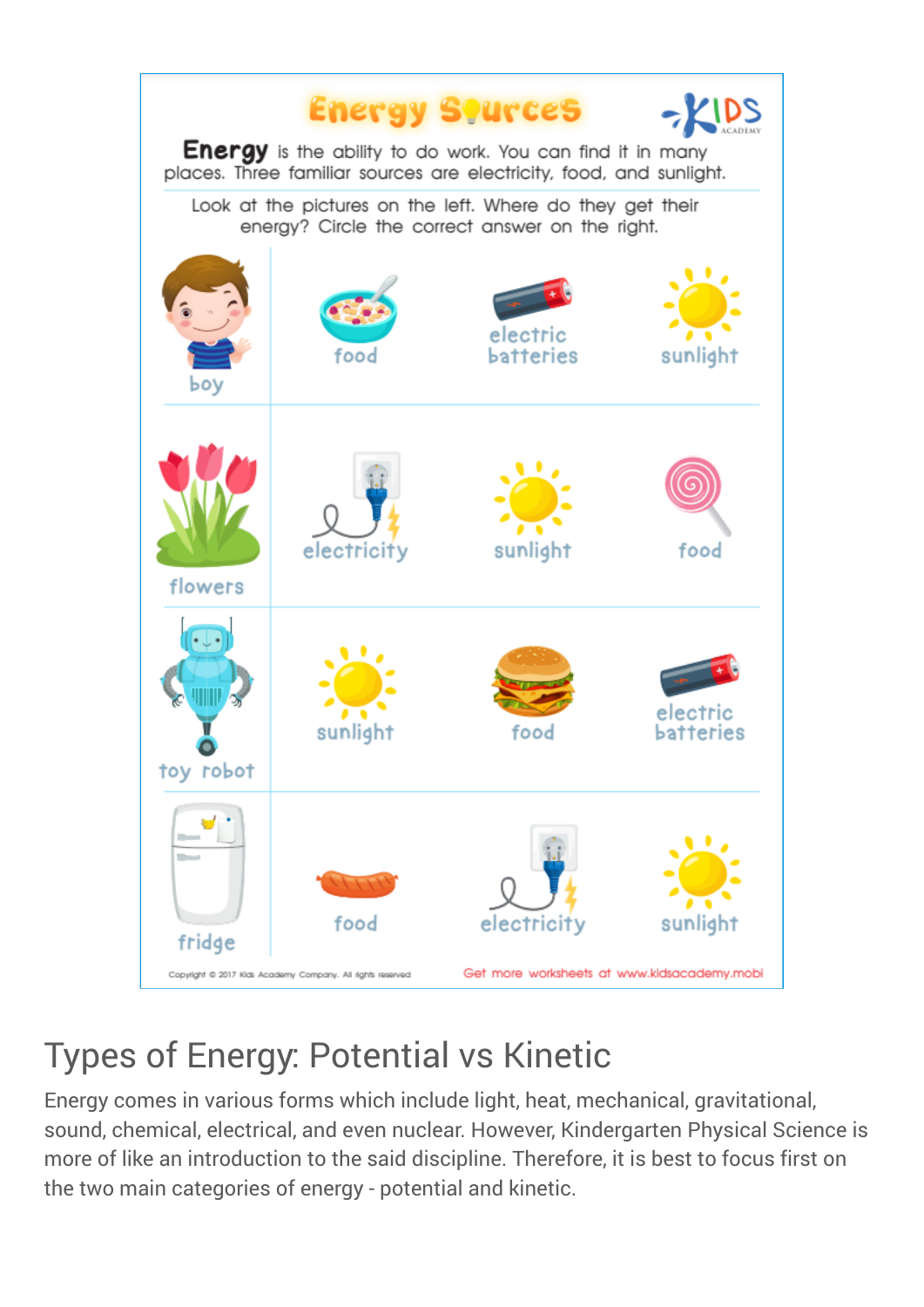The shortest descriptions for potential energy and kinetic energy are stored energy and energy in motion respectively. A simple yet effective way to demonstrate potential and kinetic energy is by letting your child hold his/her toy a few feet from the ground. Emphasize that the toy already possesses potential energy which is relevant to its elevation from the ground. Letting go of the toy will result in a free fall which is a form of kinetic energy. Depending on the type and manner of energy applied, objects can move in various directions. [Going Up or Down](https://www.kidsacademy.mobi/printables/going-up-down/) worksheet will test your child's ability to determine sensible paths of different objects. On the other hand, [Down it Goes](https://www.kidsacademy.mobi/printables/down-it-goes/) worksheet is a fun way to introduce gravity as potential energy.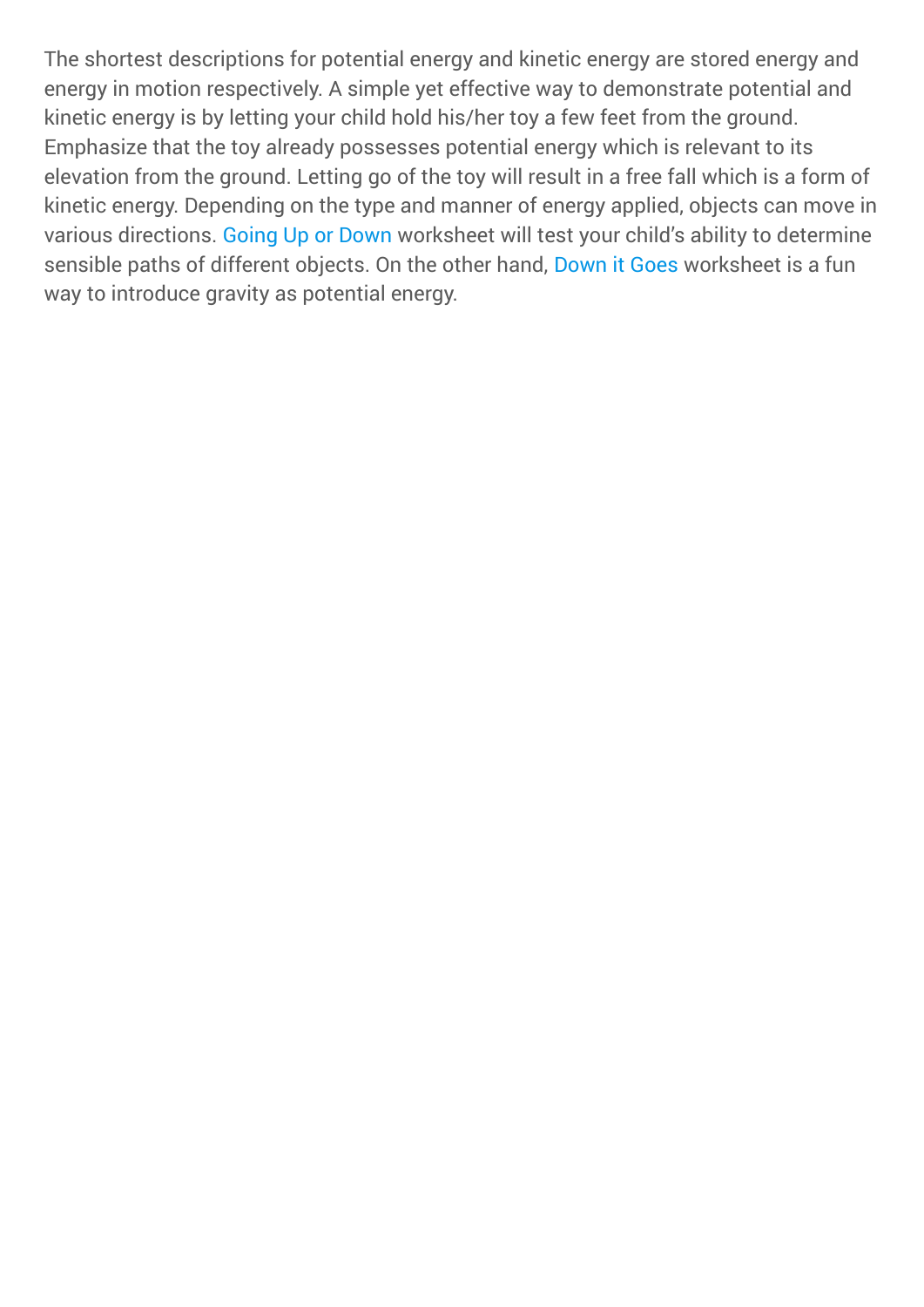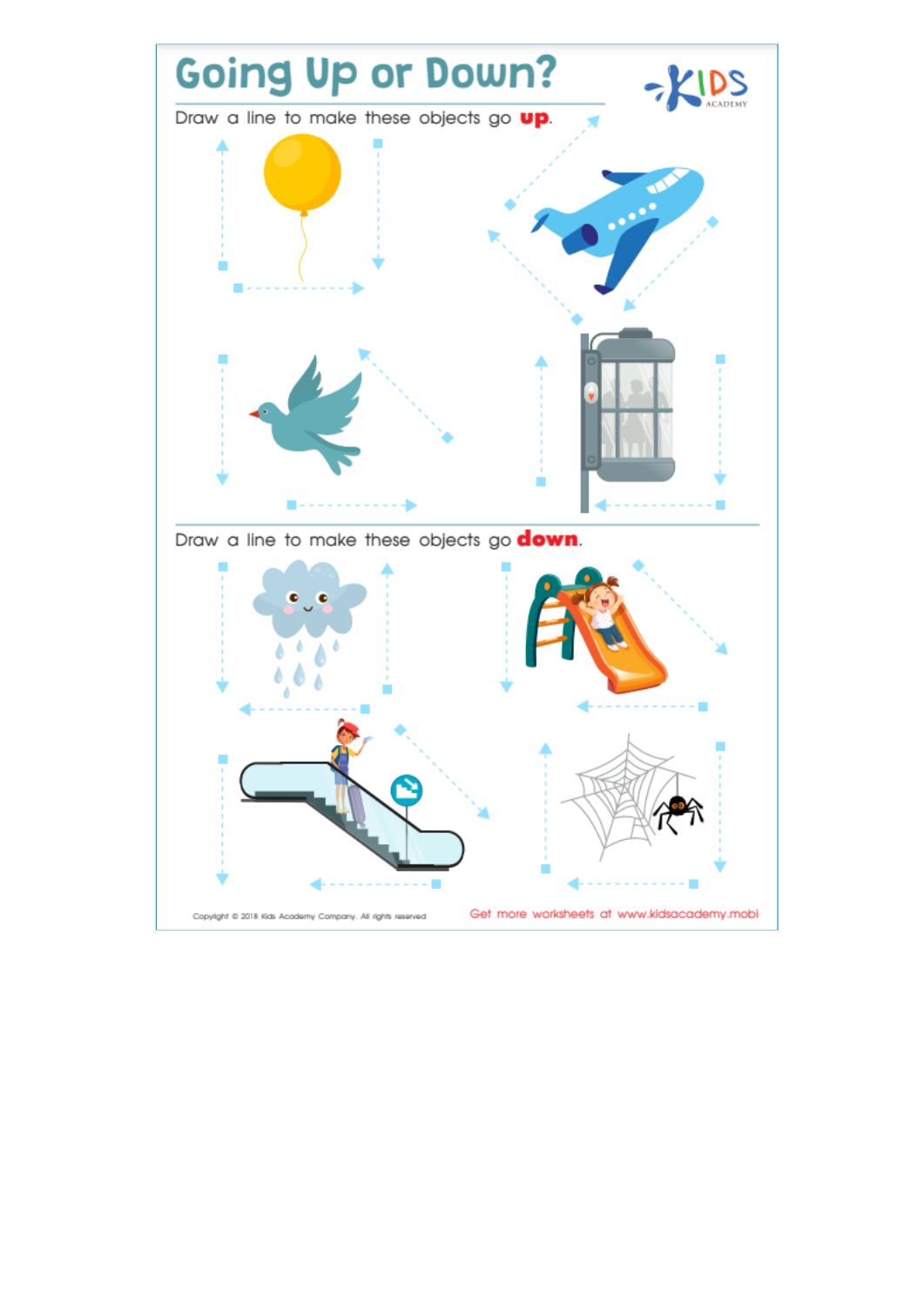

## Force and Motion

Force and motion are all relevant concepts of energy. In simple words, force is the manner an energy is transferred from one object to another. It is also recognized as the push and pull of an object. Force is present in everything we do. That said, force can be demonstrated by letting your child kick a ball. How far and how fast the ball travels directly depends on the amount of force exerted. To further refine your child's understanding of the definition of force, [Force and Interactions Review 1](https://www.kidsacademy.mobi/printables/review1-sc/) and [Review 2](https://www.kidsacademy.mobi/printables/review2-sc/) offer more examples of the concept.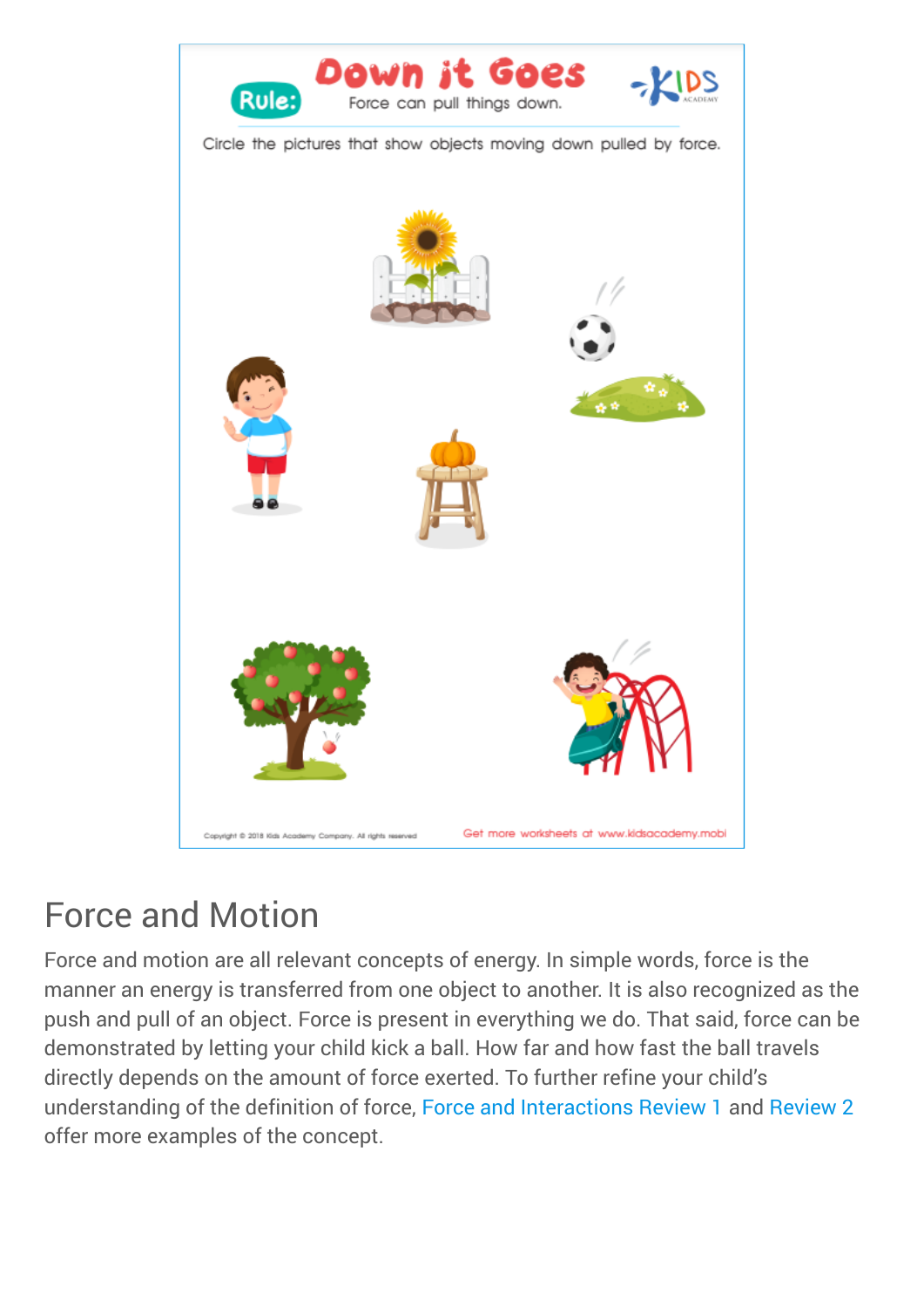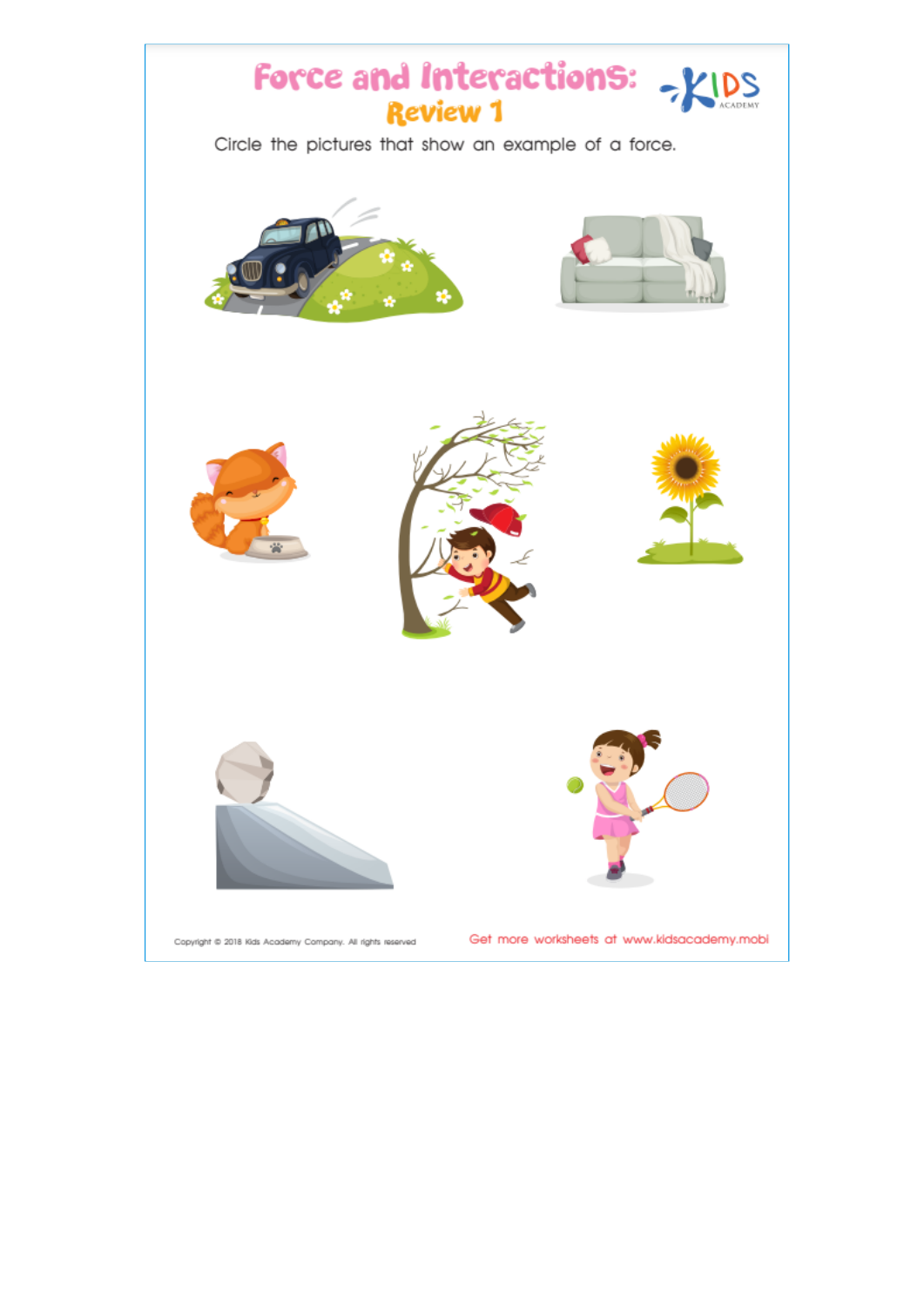

You can also let your child lift his/her box of toys. In this case, the amount of force to be exerted in order to relatively lift the box depends on how heavy the box is. Furthermore, point out to your child that force is exerted in all the things we do everyday such as riding a bicycle, running, jumping, doing the laundry, washing the dishes, sweeping the floor, and many others.

On the other hand, motion is the state of an object when it moves from one place to another due to the force exerted on it. In other words, motion is the product of force. A rolling ball, wind swept wind chimes, and a pushed swing are all examples of objects in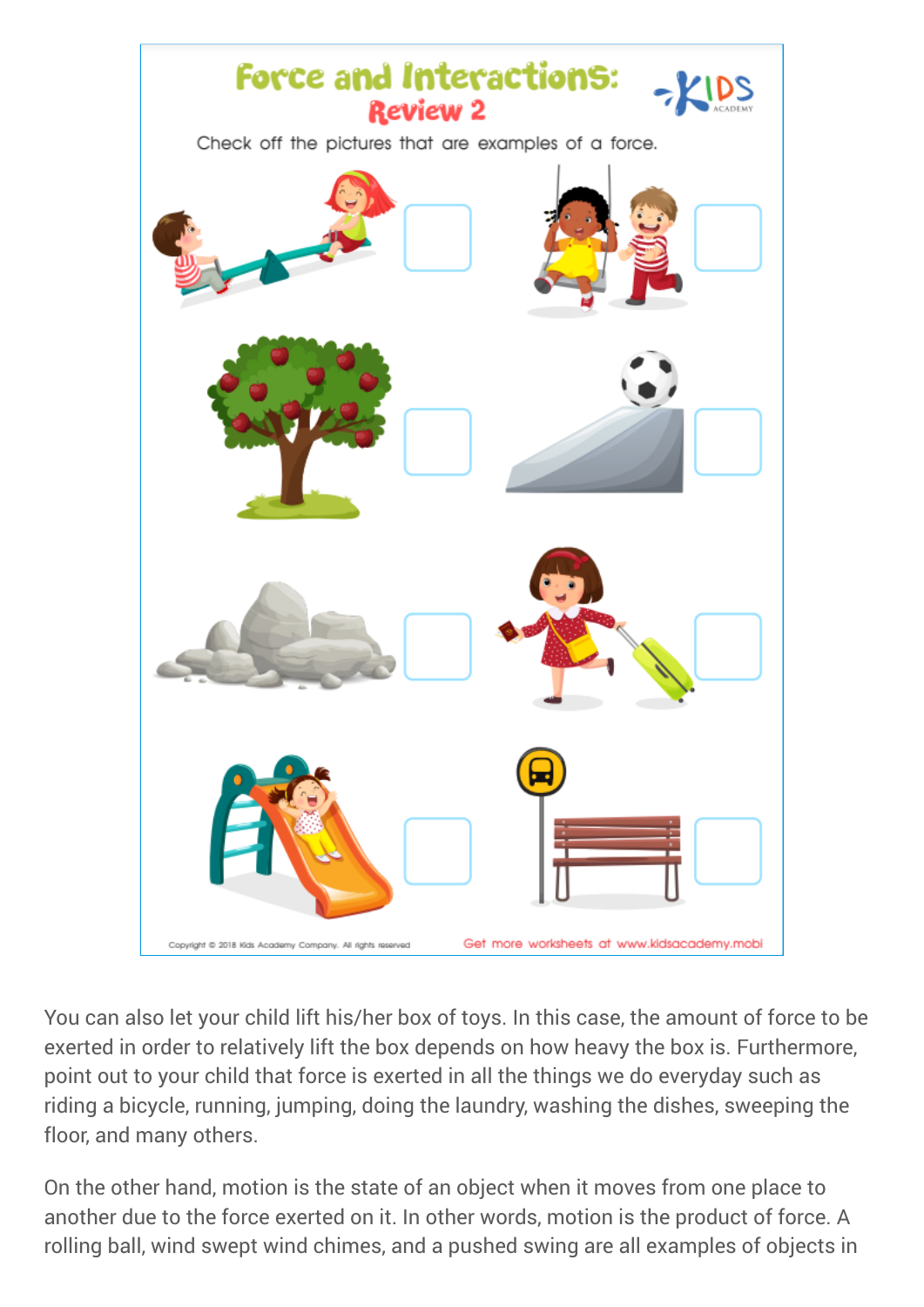motion. It is also important to note that force can also be used to stop an object in motion. To demonstrate such a concept, let your child stand on one corner and let him/ her stop the ball that will be kicked in his/her direction. To further flourish your child's understanding about force and motion, let him/her work on these fun and engaging workbooks: [Force and Interactions Assessment 1](https://www.kidsacademy.mobi/printables/assessment1-sc/) and [Assessment 2.](https://www.kidsacademy.mobi/printables/assessment2-sc/)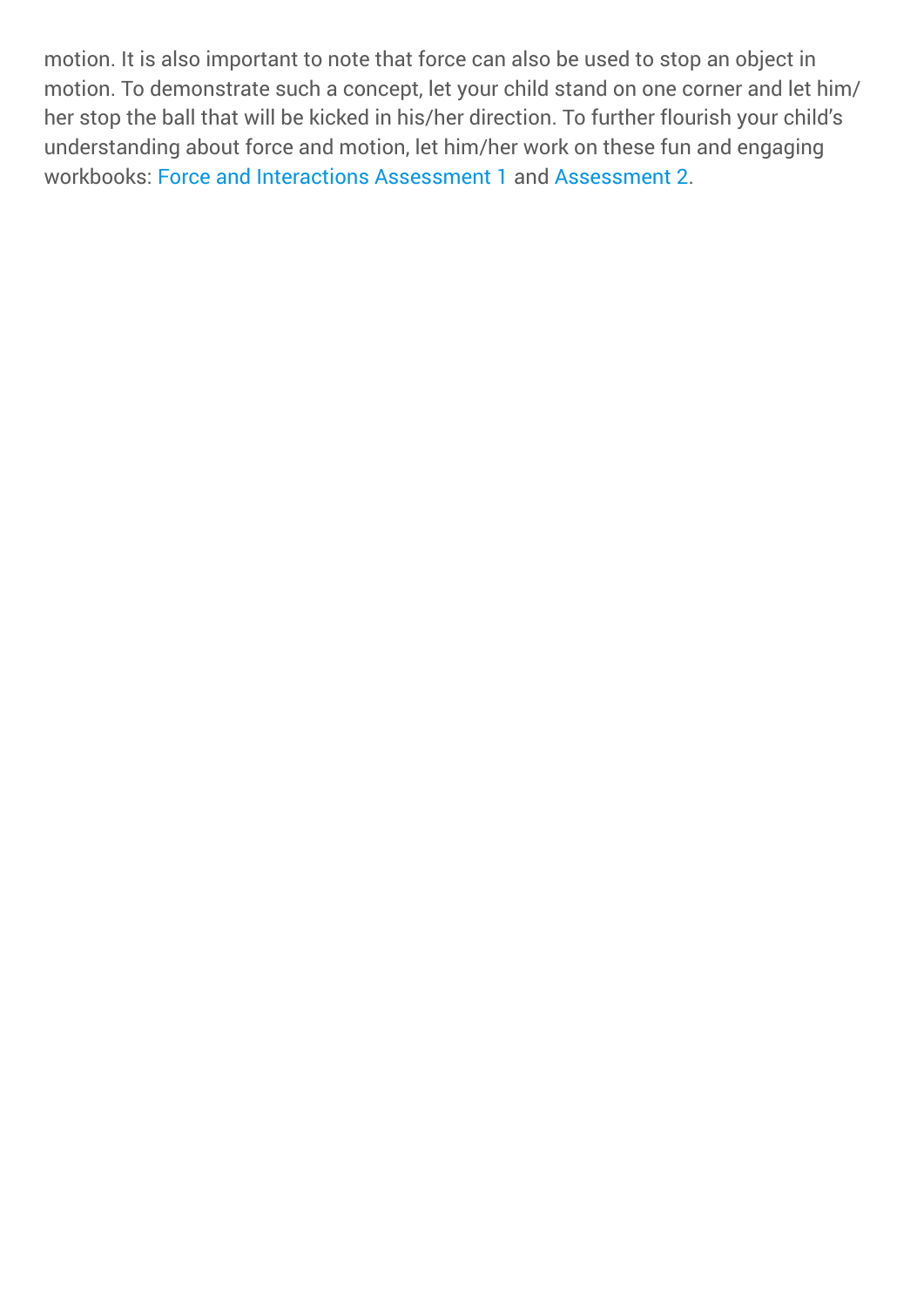